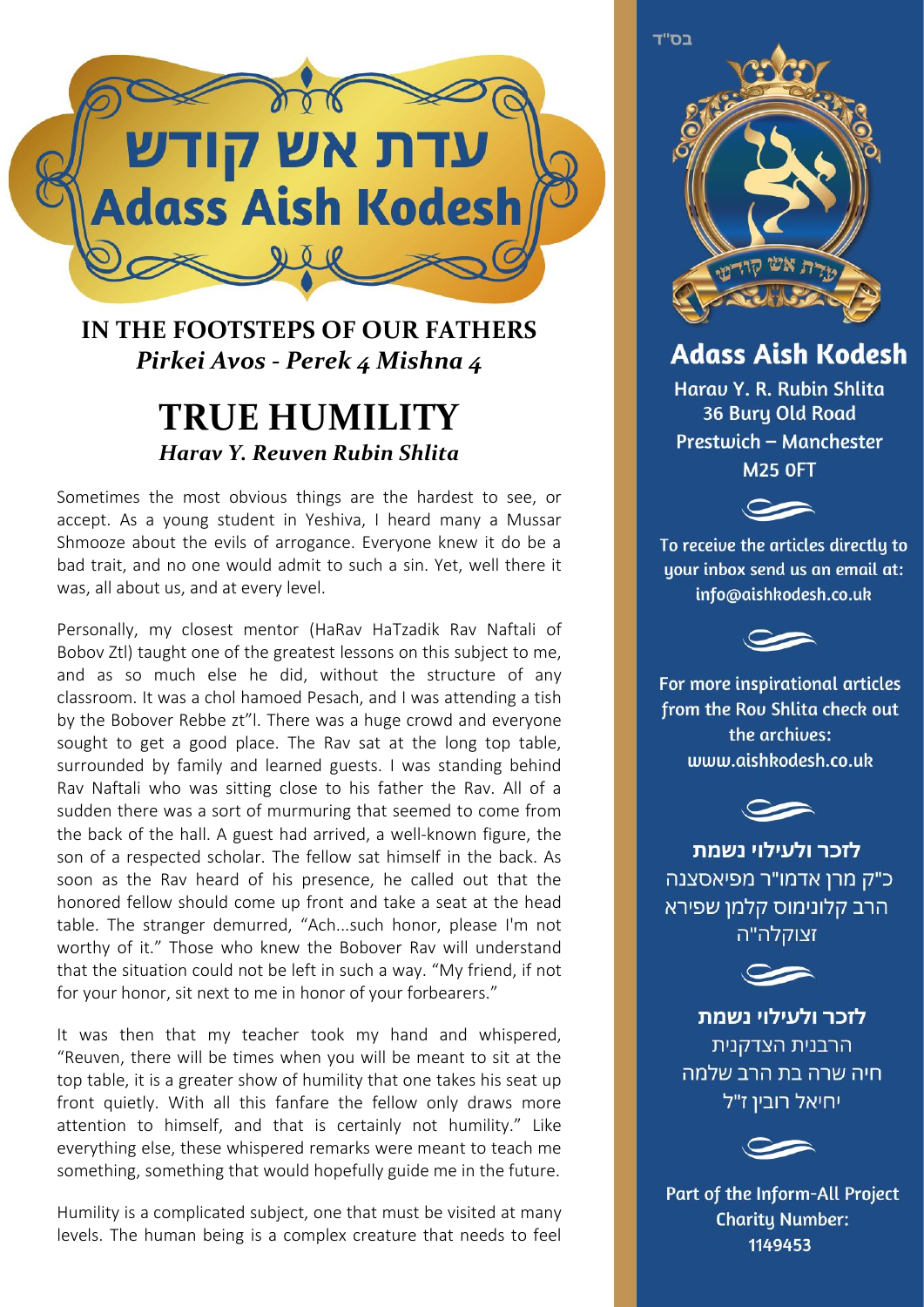secure and wanted. No one seeks to be shoved aside or made to suffer indignity. We need to foster within ourselves a positive self-image, for without it we become depressed or worse. So, where does healthy self-image end and arrogance start? The answer is that one has nothing to do with the other.

The Ruach Chaim points out that Moshe Rabbeinu was the humblest of men yet he never suffered from a lack of self-esteem. Quite the contrary, Moshe stood up to an entire nation during the incident of the golden calf and withstood an attempted coup by Korach and the elite of the nation. The Chovos Halevovos explains that humility is defined as lacking a feeling of greatness, this despite one's knowledge of his own talents and achievements.

The first step towards humility must be a true understanding of who you are. The Kotzker taught that "not only one who hates his fellow man is called a wicked person, one who hates himself is also called wicked." The Yid that seeks truth understands that he draws his esteem from Hashem. Again, the words of the Kotzker can help in understanding this, "It is proper for a man to believe that his deeds are important and beautiful in the eyes of Hashem, for through this belief he will prepare more and more good deeds.

But precisely the opposite is true if he believes he is far off from Hashem, that his deeds are unimportant to Him because they are not totally pure. Heaven forbid, such a notion can lead to a total self-distancing from Hashem, and this is exactly the advice of the evil inclination, the yetzer hara. About such a state of mind, King Solomon has said, "do not be overly wicked." We therefore face a dilemma, and so it should be. Finding one's way through the quagmire that is often one's emotions is one of the most vital tasks we have. If we realize that there are goals to be reached, and problems that need facing, then we are rectifying that which is false and finding Hashem within our daily lives.

There is a sensitive tension that surrounds a Torah living Yid, and this is how it was meant to be. Spiritual achievement carries with it the dangers of an inflated ego. The Kotzker remarked on the Torah passage, "And Hashem came down over Mt. Sinai" (Shemos19:20), that Chazal tell us Hashem chose Mount Sinai as the place to give the Torah because it is the lowest of all mountains. "If this be so, that the mountain's virtue is simply its humility, then why didn't Hashem give the Torah in a valley? The reason is simple: to be on the level of a valley without any spiritual height, and not to be arrogant, this is no remarkable thing. But to be on the level of a mountain, with spiritual elevations others might boast about, and yet not to be arrogant - this is a remarkable accomplishment."

The Rebbe Reb Bunim of Peshischa spoke of the delicate psychological balance needed to be a true servant of Hashem. "Every Jew must have two spiritual outlooks at his disposal. One tells him, 'I am dust and ashes '(Bereishis 18:27). This means that when a man has risen to a spiritual height, and the evil inclination then coaxes a man towards arrogance, he should recall what he is, and where he will end. The second outlook we must have is that 'Each man is obligated to say, for me the world was created ' (Sanhedrin 37a). This is necessary when the evil inclination wants to coax us into depression." These are the dual forces that we must each reckon with, juggling them about, and meaning it in ones heart.

This Mishna speaks sharply to this point. "Rabbi Levitas of Yavnah says: Be exceedingly humble in spirit, for the anticipated end of mortal man is worms." The Sfas Emes notes that in the original Hebrew the words for "exceedingly" are "meod, meod" which are placed in the beginning of the sentence rather than at the end, which would be the usual manner. This shows that one must exert every effort to remain humble throughout one's passage in life, no matter what circumstance one finds himself in. It can also be showing the dual forces that the Peshischa spoke of, and where one's mortal end will ultimately be. The double "exertion" needed is because there will always be that tension when one will be tempted by